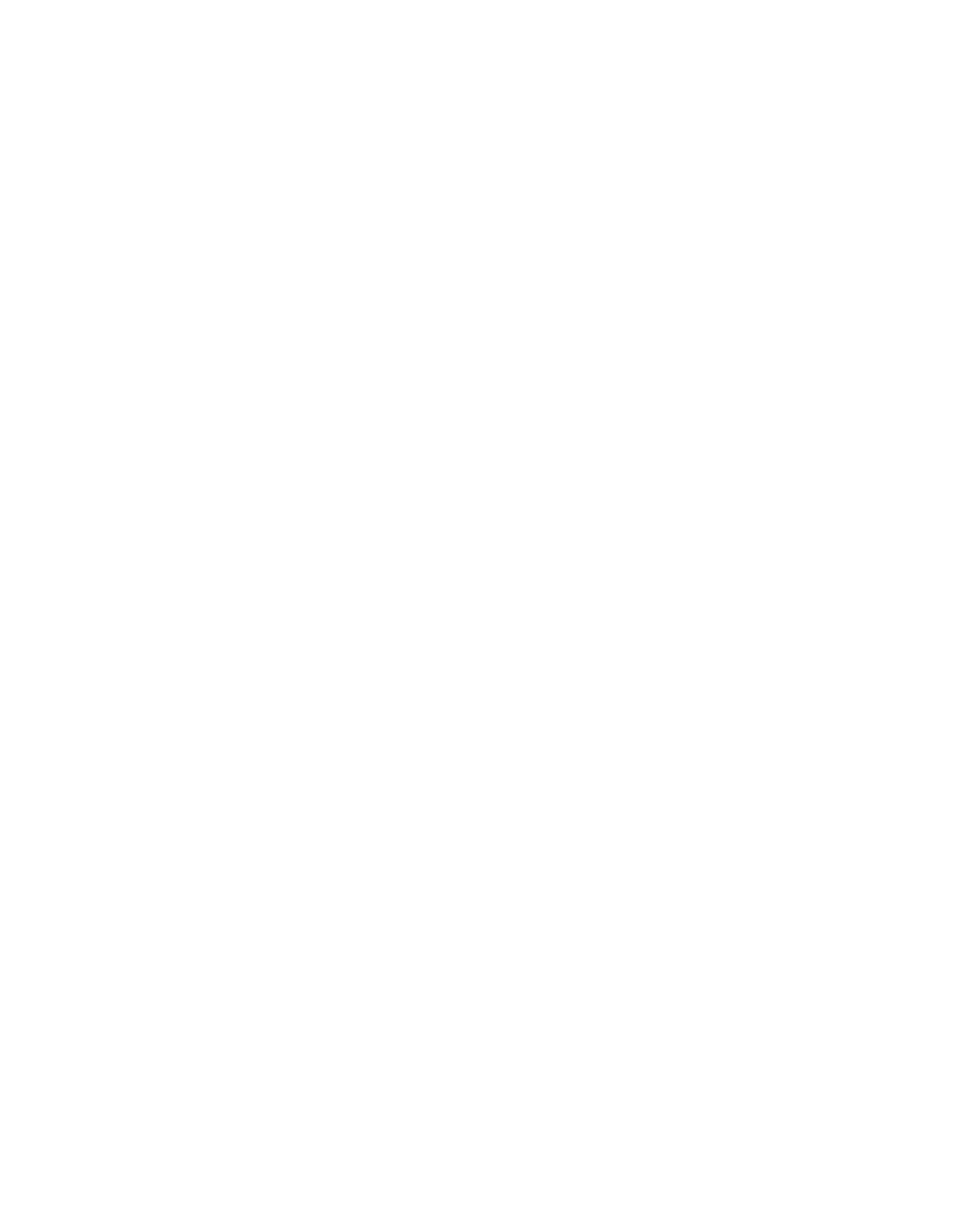|                                                                                                                    |                               | <b>PELVIC FLOOR INTAKE FORM</b>                       | <b>PRO-MOTION</b><br>Physical Therapy |
|--------------------------------------------------------------------------------------------------------------------|-------------------------------|-------------------------------------------------------|---------------------------------------|
| <b>CURRENT COMPLAINT:</b>                                                                                          |                               |                                                       |                                       |
| I. Describe your main problem:                                                                                     |                               |                                                       |                                       |
|                                                                                                                    |                               |                                                       |                                       |
| Has it recently worsened? YES NO (circle one) When did it worsen? (date/time frame)                                |                               |                                                       |                                       |
| 3. How often do you urinate during the day?                                                                        |                               |                                                       |                                       |
| $\Box$ Every 4 hours<br>$\Box$ Every 2-3 hours                                                                     |                               |                                                       |                                       |
| Every I hour                                                                                                       |                               |                                                       |                                       |
| Every 30-59 minutes                                                                                                |                               |                                                       |                                       |
| 4. Do you get up at night to go to the bathroom?                                                                   | <b>YES</b>                    | NO (circle one)                                       |                                       |
|                                                                                                                    |                               |                                                       |                                       |
| 5. Do you ever hae accidental leakage of urine? YES<br>If "YES", what specific activities or positions cause this? |                               | NO (circle one)                                       |                                       |
| $\Box$ coughing                                                                                                    | $\Box$ sneezing               | $\Box$ laughing                                       |                                       |
| $\Box$ running                                                                                                     | $\Box$ jumping                | $\Box$ lifting                                        |                                       |
| $\Box$ changing positions (ie. sit to stand)                                                                       | $\Box$ during sexual activity | $\Box$ positional (ie. lying down, sitting, standing) |                                       |
|                                                                                                                    |                               |                                                       |                                       |
| 6. If you answered "YES" to Question #5, please estimate the amount of urine leaked:                               |                               |                                                       |                                       |
| $\Box$ Few drops                                                                                                   |                               |                                                       |                                       |
| $\Box$ A small gush or spurt                                                                                       |                               |                                                       |                                       |
| $\Box$ A large leak                                                                                                |                               |                                                       |                                       |
| $\Box$ Varies or other:                                                                                            |                               |                                                       |                                       |

**7** you experience any "triggers" that may cause sudden urge to urinate: TES NO (circle one) (i.e. running water, getting out of a car, key in door) Other: with the contract of the contract of the contract of the contract of the contract of the contract of the contract of the contract of the contract of the contract of the contract of the contract of the contract of th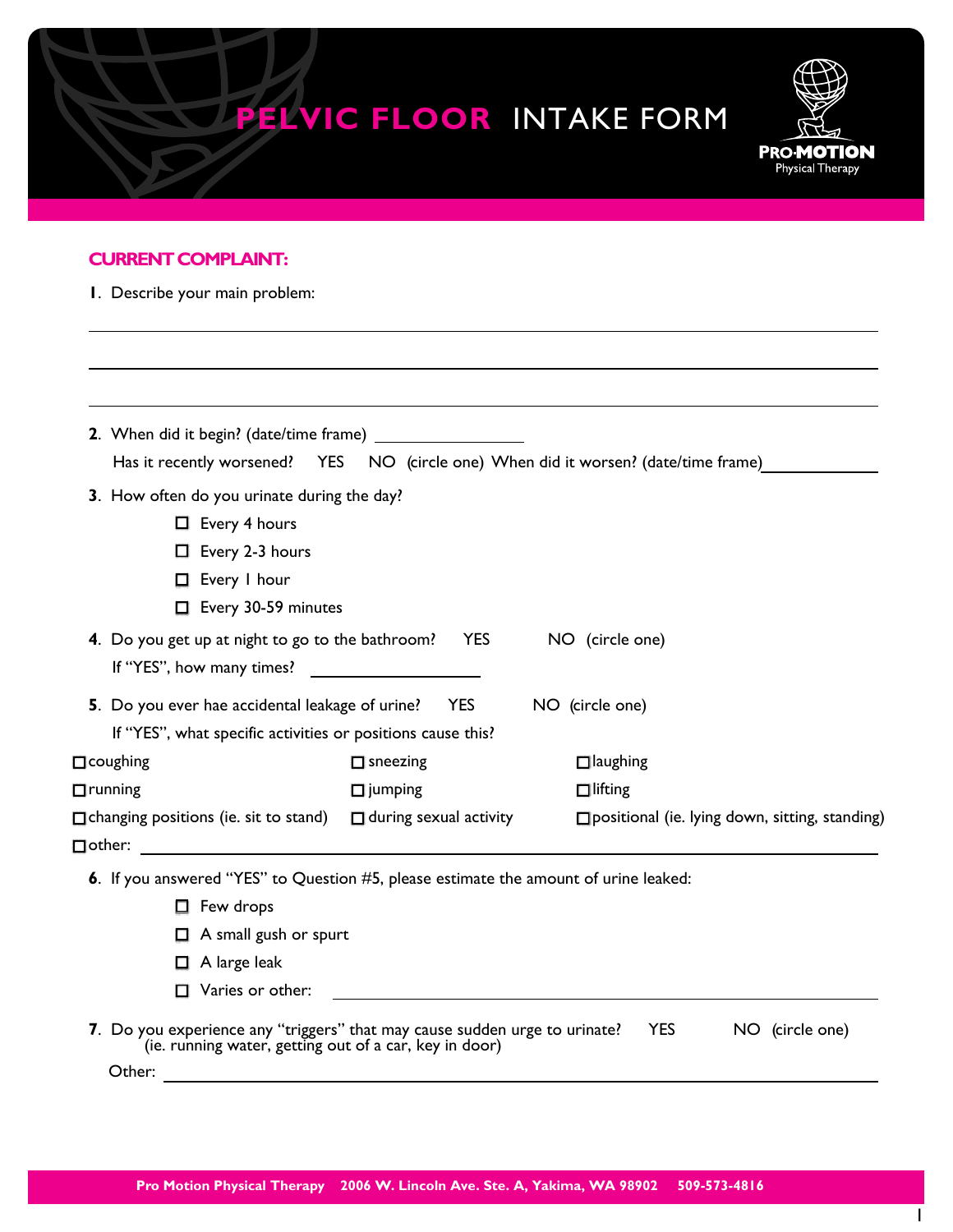

- **8**. How long can you delay the need to urinate?
	- $\Box$  Indefinitely
	- $\Box$  I + hours
	- □ 30 minutes
	- $\Box$  15 minutes
	- $\Box$  Less than 10 minutes
	- $\Box$  1-2 minutes
	- **Not at all**
- $\overline{\phantom{a}}$  **9** . Do you have difficulty with participation in any of the following?
	- $\Box$  Household chores
	- $\Box$  Ability to do physical activities (ie. walking, running, or other exercises)
	- Ability to travel by car or bus for greater distance than 30 minutes from home
	- $\Box$  Participation in social activities
	- $\Box$  Emotional health (ie. nervousness, depression, frustration, etc.)
	- □ Other:
- **10**. Do you have awareness of the need to urinate?
	- $\Box$  No awareness of bladder fullness
	- $\Box$  Leaks immediately after awareness
	- $\Box$  Leaks 1-2 minutes after awareness
	- □ Other:

**11**. Do you use any type of protection (ie. mentrual pads or adult incontinence products) for your leakage?

- YES NO (circle one) Specify: Number per day: Number per day:
- **12**. Do you notice any difficulty during urination?
	- $\Box$  Difficulty initiating stream
	- $\Box$  Weak/slow urine stream
	- $\Box$  Dribbling after stream ends
	- $\Box$  Pain during urination
	- $\Box$  Blood in urine, abnormal color or odor
	- **Pain with full bladder**
	- □ None

l,

- **13**. Have you every lost bowel control? YES NO (circle one)
- **14.** Do you have difficulty controlling gas? YES NO (circle one)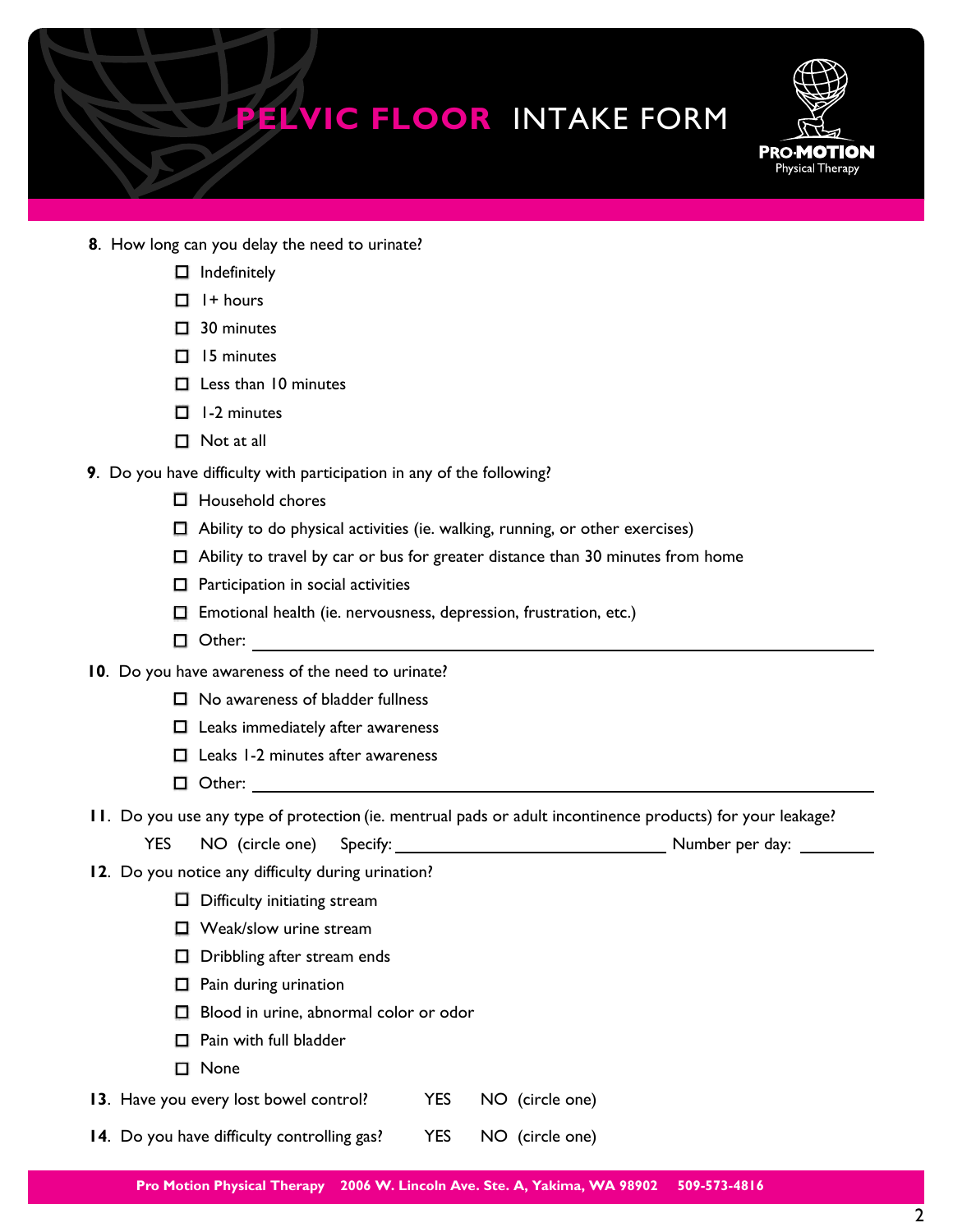| <b>PELVIC FLOOR INTAKE FORM</b><br><b>PRO-MOTION</b><br>Physical Therapy                                        |
|-----------------------------------------------------------------------------------------------------------------|
| 15. Do you experience any problems with bowel movements?                                                        |
| $\Box$ Frequent constipation                                                                                    |
| Daily bowel movement                                                                                            |
| $\Box$ Bowel movement every 2-3 days                                                                            |
| $\Box$ Bowel movement every 4-5 days                                                                            |
| $\Box$ Bowel urgency                                                                                            |
| Laxative use<br>п                                                                                               |
| $\Box$ Incomplete emptying                                                                                      |
| $\Box$ Pain with bowel movements                                                                                |
|                                                                                                                 |
| 16. If you are sexually active, do you have pain during or after intercourse?<br><b>YES</b><br>NO (circle one)  |
| If "YES", is there pain with initial penetration? YES<br>NO (circle one)                                        |
| Is there pain with full penetration? YES NO (circle one)                                                        |
|                                                                                                                 |
| 17. Do you have any irregularities with your mentrual cycle?<br><b>YES</b><br>NO (circle one)<br>Comments:      |
| 18. Have you ever been pregnant? YES<br>NO (circle one)<br>If currently pregnant, how many weeks along are you? |
| 19. If you answered "YES" to the previous question:                                                             |

- How many children have you had?
	- What type of births? (vaginal, cesarean)

Any complications during pregnancy, labor or delivery?

Any complications after delivery?

**20**. PROLAPSE- Do you have the feeling that something is "falling out" or there is pressure in that area?

<u> 1980 - Johann Barn, mars an t-Amerikaansk politiker (</u>

- □ Never
- $\Box$  Occasionally/ with menses
- $\Box$  Pressure at the end of the day
- $\Box$  Pressure with straining
- $\Box$  Pressure with standing
- **D** Perineal pressure all day